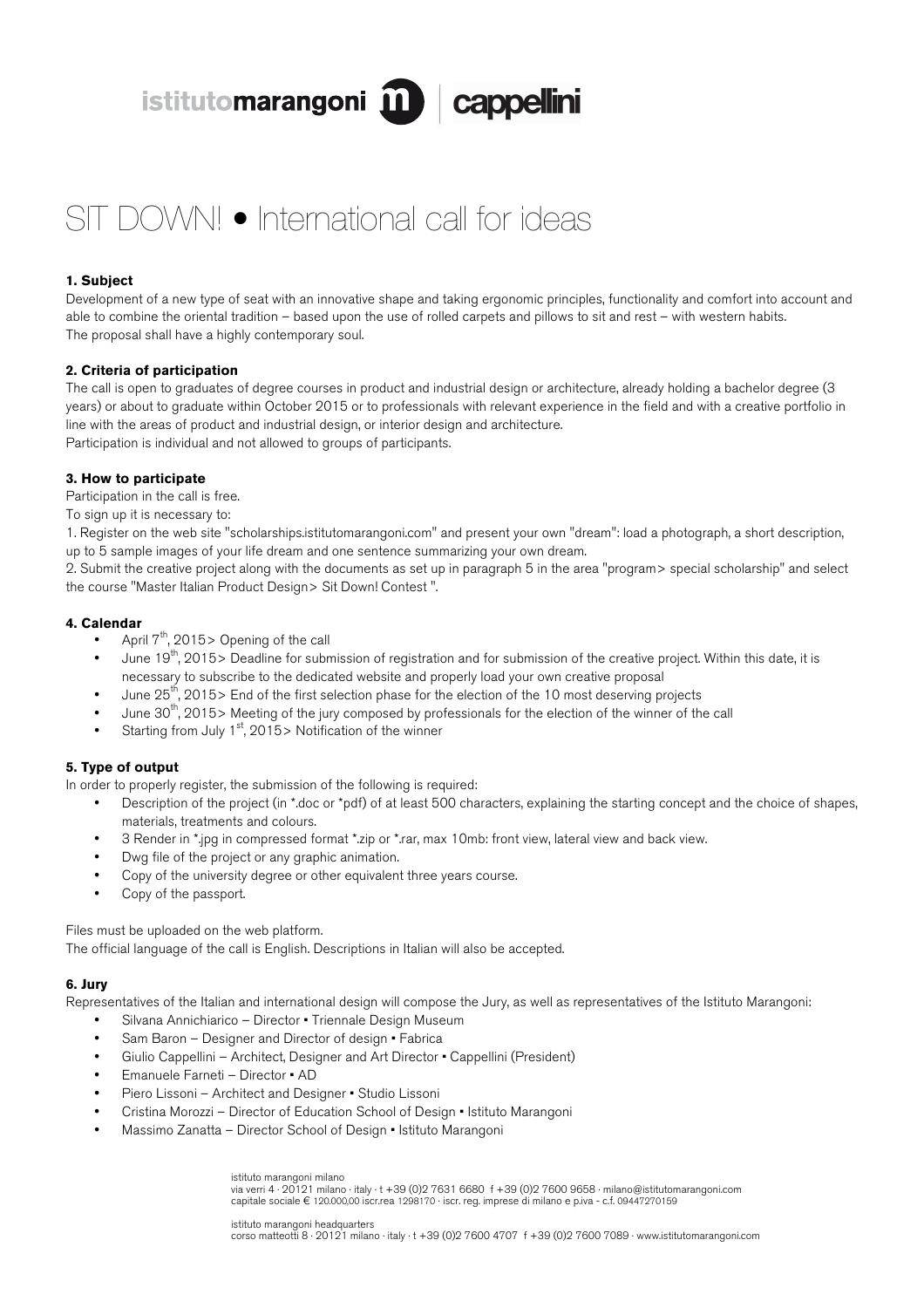

## **7. Evaluation criteria**

- Consistency with the objective
- Innovative proposal
- Validity of the solution from an esthetical, as well as functional point of view
- Quality performance of the outputs
- Capacity of synthesis and clarity in the exposure of the concept

## **8. Prize**

The winner of the call will be awarded a scholarship of 100% of the tuition fee of the Master on Italian Product Design that will be held at the School of Design of the Istituto Marangoni, in Milan, during the academic year 2015/2016. The firm Cappellini will sponsor the scholarship.

# **9. Results and publication**

The winner of the call will be announced, at the end of the selection made by the Jury, through e-mail and telephone. The final project and the final news will be published on the website of the Istituto Marangoni.

The winner will be reported as such on the platform "80 chance to be the one" of the Istituto Marangoni, the same used for the registration.

The selected participant for the scholarship shall confirm his/her interest in the scholarship within 7 days, after that time the scholarship will be considered as expired and will be reattributed.

# **10. Rights and use of the delivered outputs**

Participants agree to transfer to the Istituto Marangoni S.r.l., in Milan, Via Verri 4 (Tax Number 09447270159) the right to use the project and the product that will be, where applicable, implemented as a consequence of the project, the right to use any output delivered for the participation to the international call for ideas SIT DOWN, as well as all the materials connected to the projects and delivered, including the drawing of the project, the sketches, the samples, the models, the tests and the video and photo materials. The Istituto Marangoni reserves the right to commercial use or publication or free exposure of the projects received, in the form and manner deemed most appropriate: the participants shall also authorize the Istitituto Marangoni S.r.l. to use the documents received for promotional purposes and in the manner deemed most appropriate. The participants, joining the international call for ideas SIT DOWN! declare that the promoters of the initiative cannot be subject to any claim resulting from such use. In any case, the participants agree to relieve the promoters from any liability toward third parties.

## **11. Liability**

Participants agree the following rules on intellectual property rights and industrial property rights in relation to the projects delivered to the promoters of the call.

- They guarantee and ensure that the outputs are their original work and have not been entirely nor partially copied or substantially from any other work, source or material and that, as to their knowledge, they do not infringe any copyright of any third party;
- In the case of a copyright or other intellectual property carried out in their outputs or whether a part of it belongs to a third party, they guarantee and ensure that they have requested the permission and/or authorisation to transfer to the Istituto Marangoni S.r.l. that output, and that in any case, they undertake to relieve the Istituto Marangoni S.r.l. from any liability for the use of material as of paragraph a) that is developed, designed and/or produced by third parties.

## **12. Indemnity**

By participating to the call, the designers agree to absolve and indemnify the promoters from any negative consequence resulting from the infringement of the rules provided by article 11 and, more generally, from any negative consequence resulting from the use of the projects.

## **13. Information on the treatment of personal data**

Personal data collected as a result of the participation to the call will be used for the following purposes: execution of the operations of the call and for the thereto related purposes: the processing of personal data will be executed using manual, electronic and telematics tool closely related to the purposes for which they were provided; they could be disseminated through websites and social networks connected to the Istituto Marangoni S.r.l. In case of refusal to provide the requested data in order to participate to the call, the application form will be rejected or the potential participant excluded. In case of refusal to provide the data, as indicated, in order to transfer the

> istituto marangoni milano via verri 4 · 20121 milano · italy · t +39 (0)2 7631 6680 f +39 (0)2 7600 9658 · milano@istitutomarangoni.com capitale sociale € 120.000,00 iscr.rea 1298170 · iscr. reg. imprese di milano e p.iva - c.f. 09447270159

istituto marangoni headquarters corso matteotti 8 · 20121 milano · italy · t +39 (0)2 7600 4707 f +39 (0)2 7600 7089 · www.istitutomarangoni.com